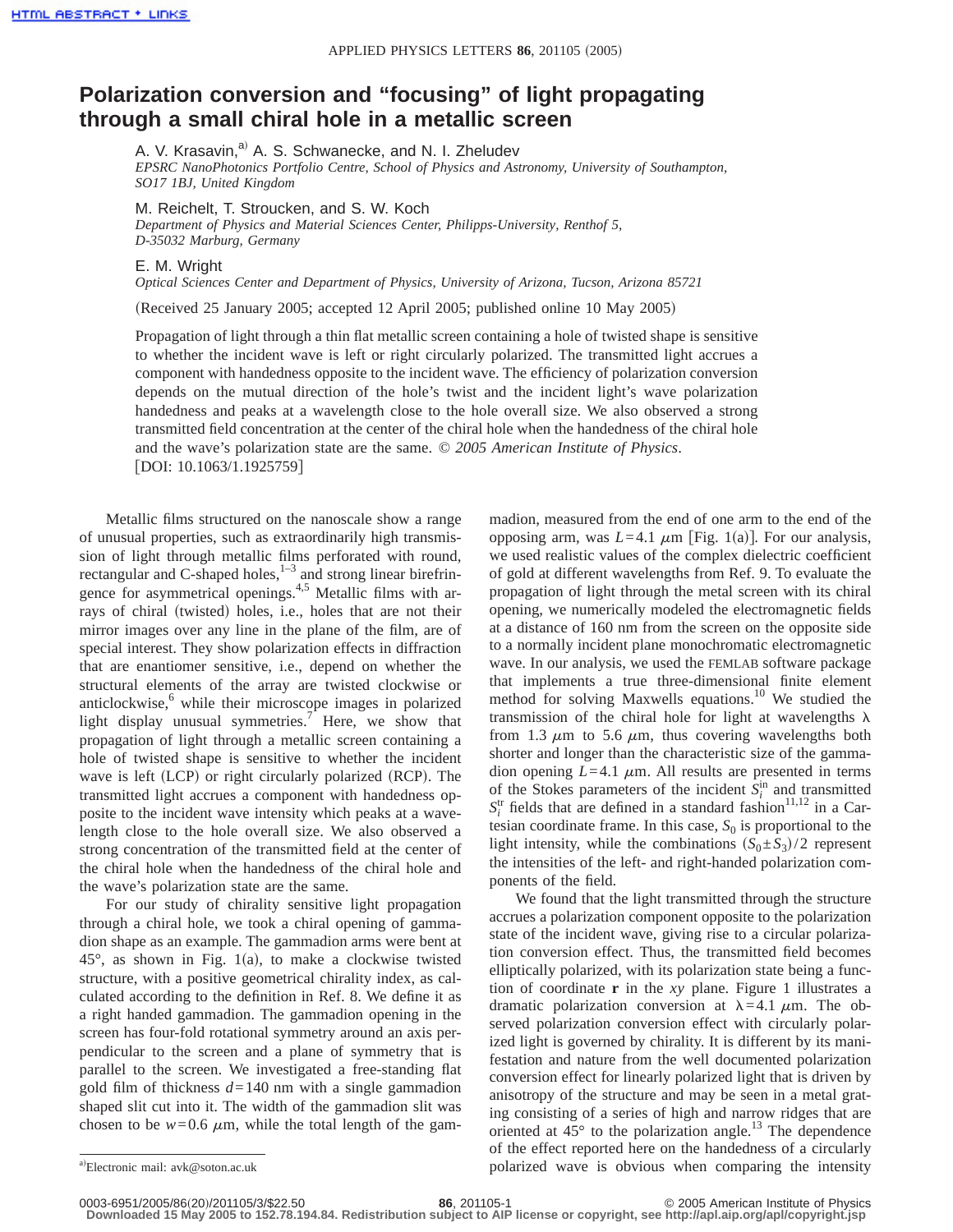

FIG. 1. (Color online) (a) General arrangement of the numerical simulations. *Left field maps:* Intensity  $[S_0^{\text{tr}}(\mathbf{r}) \pm S_3^{\text{tr}}(\mathbf{r})]/[2S_0^{\text{in}}(\mathbf{r})]$  of the polarization converted component of transmitted radiation for (b) RCP and (c) LCP incident waves. *Right field maps*: Intensity  $S_0^{\text{tr}}(\mathbf{r})/S_0^{\text{in}}(\mathbf{r})$  of total transmitted radiation for (d) RCP and (e) LCP incident waves. For all field maps, the incident wave propagates in the direction of the reader. The arrows illustrate the rotational direction of the electric field vector of the incident wave in the plane of the structure.

maps of transmitted light with converted polarization for illumination with a RCP plane wave [Fig.  $1(b)$ ] and a LCP plane wave  $[Fig. 1(c)]$ . These field maps are dramatically different. The effect of enantiomeric sensitivity is also illustrated by Figs.  $1(d)$  and  $1(e)$ , which show that total transmission is sensitive to the mutual handedness of wave and gammadion hole.

By integrating the intensities of the two circularly polarized components over the whole gammadion opening, we calculated the overall power transmission *T*  $=fS_0^{\text{tr}}(\mathbf{r})d\sigma / \int S_0^{\text{in}}(\mathbf{r})d\sigma$  and the overall polarization conversion efficiency  $K_{\pm} = \int [S_0^{\text{tr}}(\mathbf{r}) \pm S_3^{\text{tr}}(\mathbf{r})] d\sigma / \int 2S_0^{\text{in}}(\mathbf{r}) d\sigma$  of the screen with chiral hole at different wavelengths (here,  $d\sigma$  is an area element of the observation plane surface). The wavelength dependence of the overall power transmission of the hole  $[Fig. 2(a)]$  shows only a small variation with the wavelength. Within the accuracy of our numerical method, we found no dependence of the overall power transmission on the incident polarization state. However, chiral effects are very pronounced in polarization conversion, as can be seen from Fig.  $2(b)$ . When the handedness of the chiral hole and the wave are opposite [solid line on Fig. 2(b)], the polarization conversion efficiency reaches a maximum at a wavelength close to the characteristic size of the chiral opening,  $\lambda \approx L$ . When handedness of the chiral hole and the wave coincide, the polarization conversion is nearly a factor of 2 less efficient and has a maximum shifted to a shorter wavelength [dashed line on Fig.  $2(b)$ ]. The chiral sensitivity diminishes for incident light wavelengths  $\lambda$  much shorter than the characteristic size of the chiral opening *L*. This is demonstrated by the convergence of solid and dashed lines in Fig. 2(b) at  $\lambda$  < 1800 nm. If these numerical experiments are repeated with a left-handed opening (a mirror image of the structure in Fig. 1), the polarization conversion effect becomes more efficient for right-handed circularly polarized light. From here, one can make the intriguing observation that since the perceived sense of twist of the chiral hole



FIG. 2. (a) Wavelength dependence of the total transmission  $T$  through the gammadion opening; (b) wavelength dependence of the total polarization conversion efficiencies  $K_{+}$  for incident waves with the same (dashed line,  $K_{+}$ ) and opposite (solid line,  $K_{-}$ ) handedness of the gammadion. Inserted figure shows that the perceived sense of twist of a hole in a flat screen depends on from which side of the screen it is observed. The polarization conversion efficiency for a wave of a given handedness depends on whether it falls on the screen from one side or another.

**Downloaded 15 May 2005 to 152.78.194.84. Redistribution subject to AIP license or copyright, see http://apl.aip.org/apl/copyright.jsp**